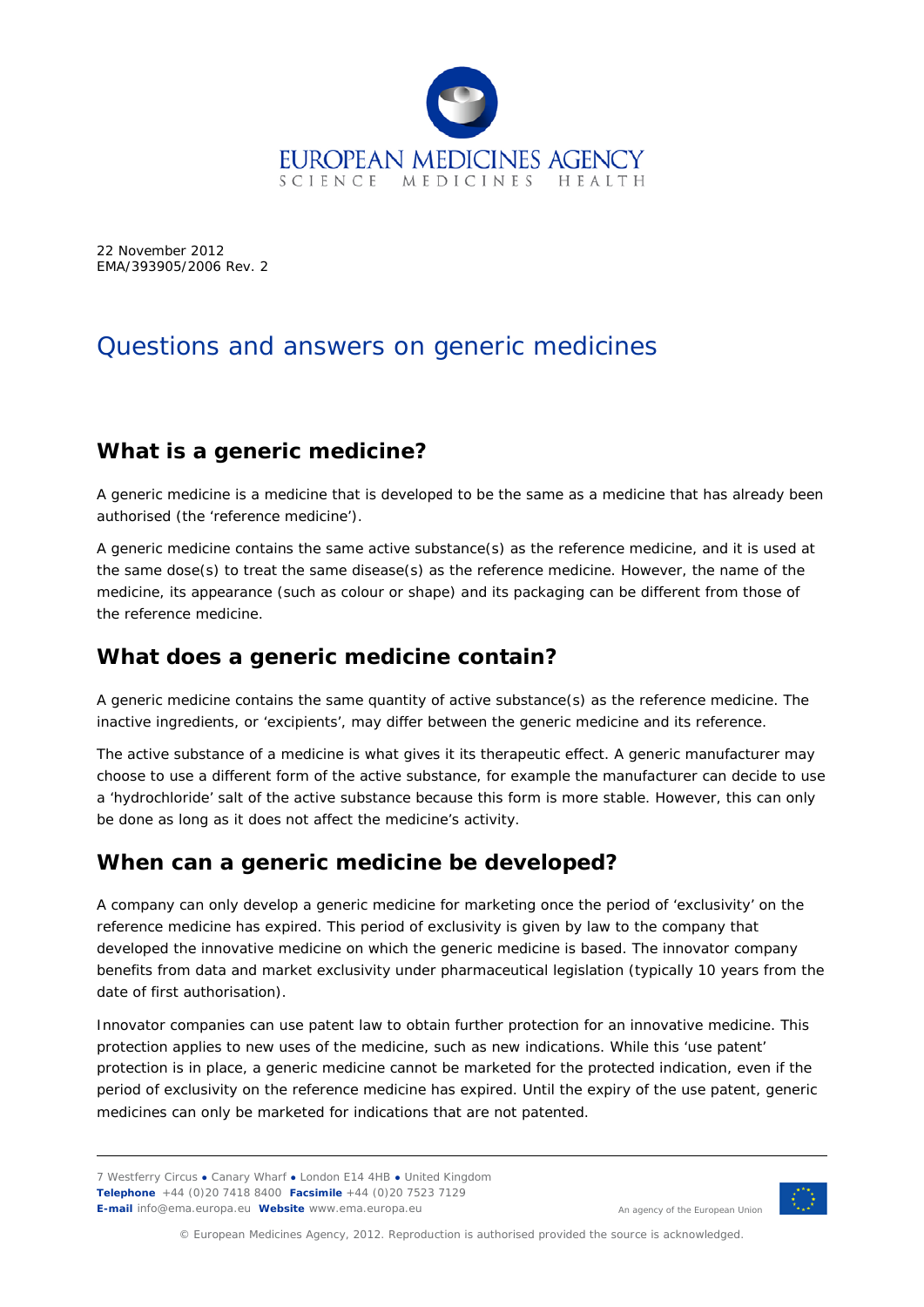Generic manufacturers can also choose to develop a generic medicine that is based on a reference medicine, but is presented as a different strength or with a different route of administration to the reference medicine. They may also decide to develop a medicine with a slightly different indication, such as a limited indication that will allow the medicine to be used without a prescription. This type of generic medicine is called a '**hybrid**' medicine, because its authorisation relies in part on the results of tests trials on the reference medicine and in part on new data.

#### **How are generic medicines manufactured?**

Generic medicines are manufactured according to the same quality standards as all other medicines. As for other medicines, regulatory authorities perform periodic inspections of the manufacturing site(s), to ensure that good manufacturing practices are in place.

# **How are generic medicines authorised?**

As for all medicines, generic medicines must obtain a marketing authorisation before they can be marketed. Marketing authorisations are granted after a regulatory authority, such as the European Medicines Agency, has conducted a scientific evaluation of the medicine's efficacy (how well it works as measured in clinical studies), safety and quality.

# **How are generic medicines evaluated?**

As the reference medicine will have been authorised for several years, information is already available on the efficacy and safety of the active substance(s) it contains. The pharmaceutical legislation defines the tests that must be carried out to demonstrate that the generic medicine is comparable to the reference medicine so that it can receive a marketing authorisation.

Specifically, a company producing a generic medicine needs to provide information on the quality of the medicine. In most cases, it will also need to supply data from a bioequivalence study to show that the generic medicine produces the same levels of the active substance in the body (whether human or animal) as the reference medicine.

Bioequivalence studies are only needed for medicines that are absorbed by the body before being released into the bloodstream, such as medicines that are taken by mouth. Generic medicines that are administered directly into the bloodstream, such as those given directly into a vein by injection or infusion (drip), do not need to be tested for bioequivalence against the reference medicine.

If a generic medicine contains a different salt of the active substance to the salt used in the reference medicine, regulatory authorities will consider whether additional tests are needed for the medicine to be granted a marketing authorisation. If the medicine is a hybrid, additional tests may be required, such as the results of clinical trials that test the efficacy of the medicine.

Once the generic medicine is authorised, the same information will appear in the 'product information' of the generic medicine (the summary of product characteristics, the labelling and the package leaflet) as in the product information of the reference medicine. The only differences relate to any differences in excipients and any patented indications. If precautions are necessary because of an excipient, they will be described both on the label and in the package leaflet of the generic medicine. If the reference medicine is benefiting from patent protection for some indications, these cannot appear in the product information of the generic medicine.